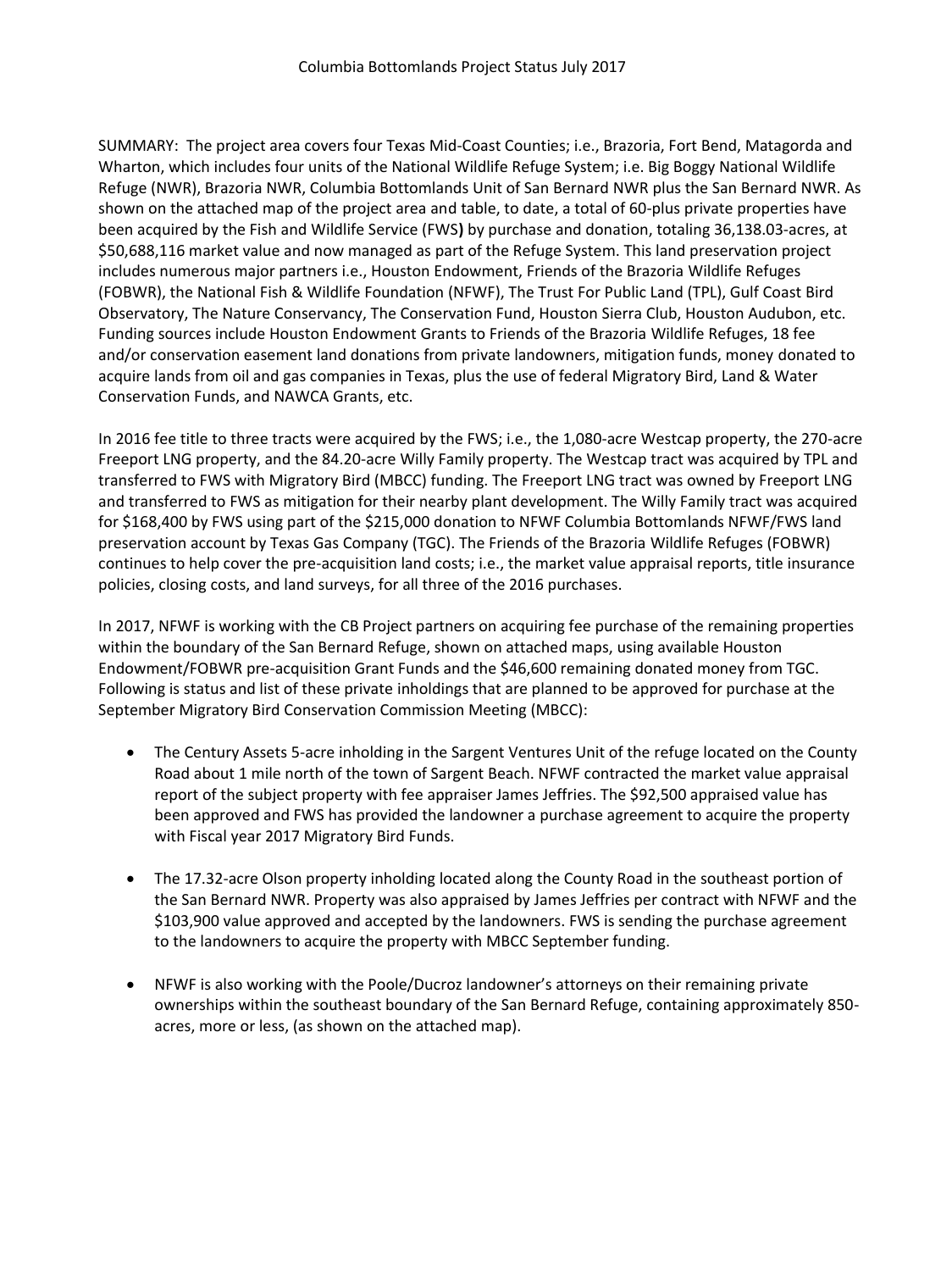This land has a complex, long-standing private ownership problem for the San Bernard Refuge since its establishment in the 1970's. This problem is an artifact of the State of Texas original land survey patent errors, private ownership claims, uncertain location of US Army Corps of Engineers Intracoastal Waterway and Spoil Easements on the land, etc. NFWF and the FWS Realty Office are working with the landowners in efforts to obtain current legal descriptions of their ownerships in order to contract market value appraisal reports and obtain approval to acquire the subject lands with future MBCC funding.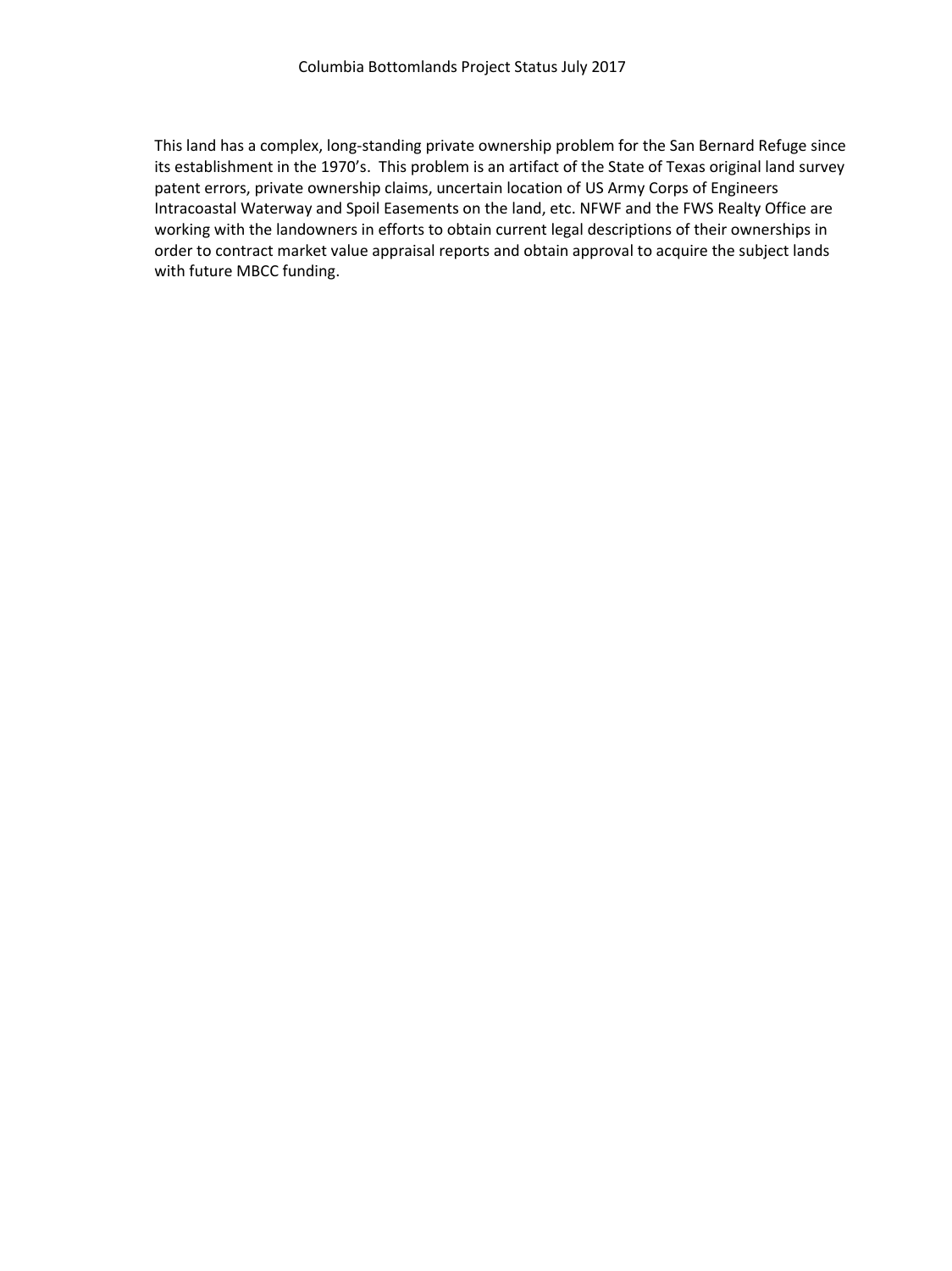Columbia Bottomlands Project Status July 2017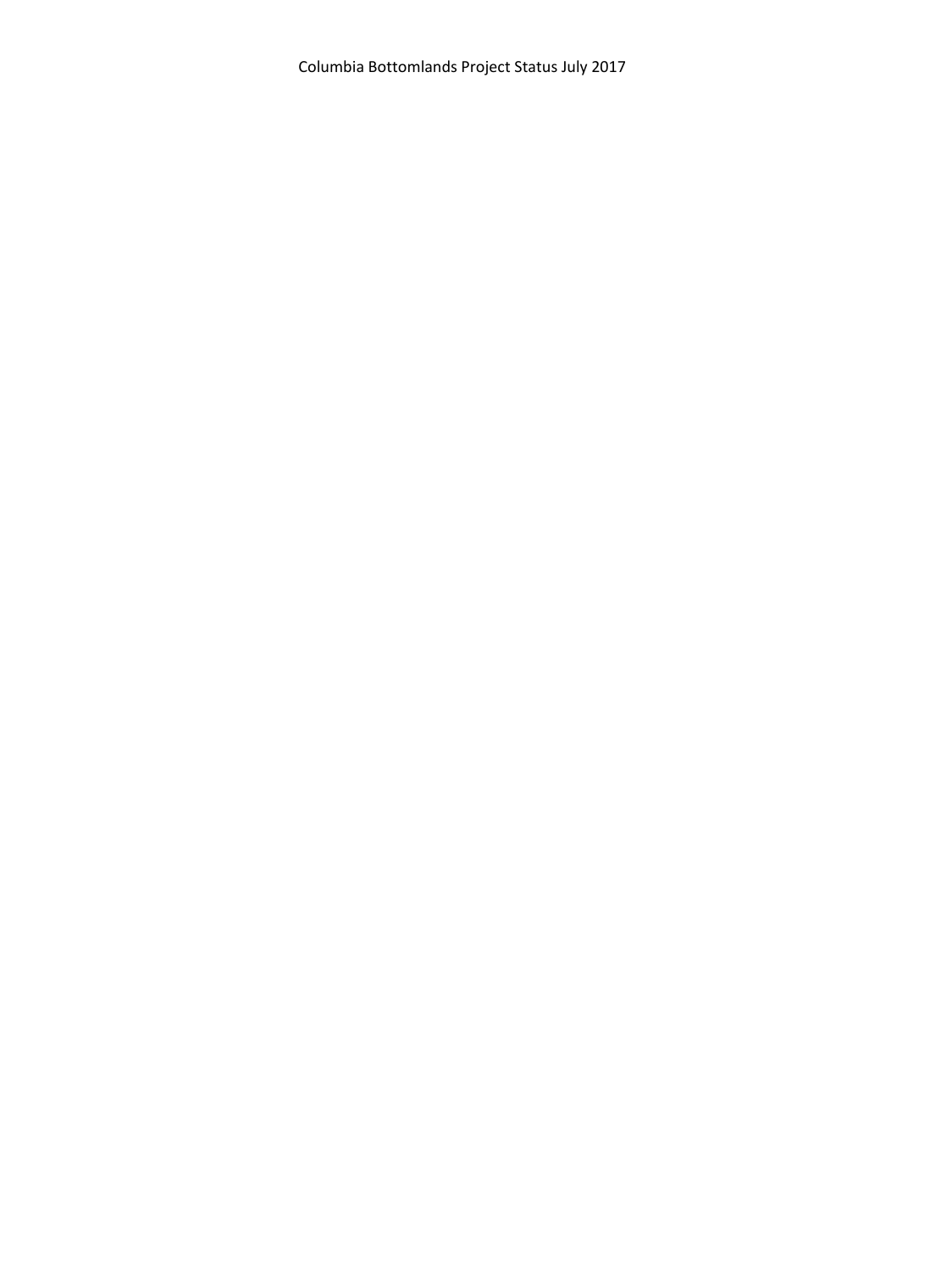Activity is also underway to acquire tracts of land in the Big Boggy and Brazoria National Wildlife Refuges: